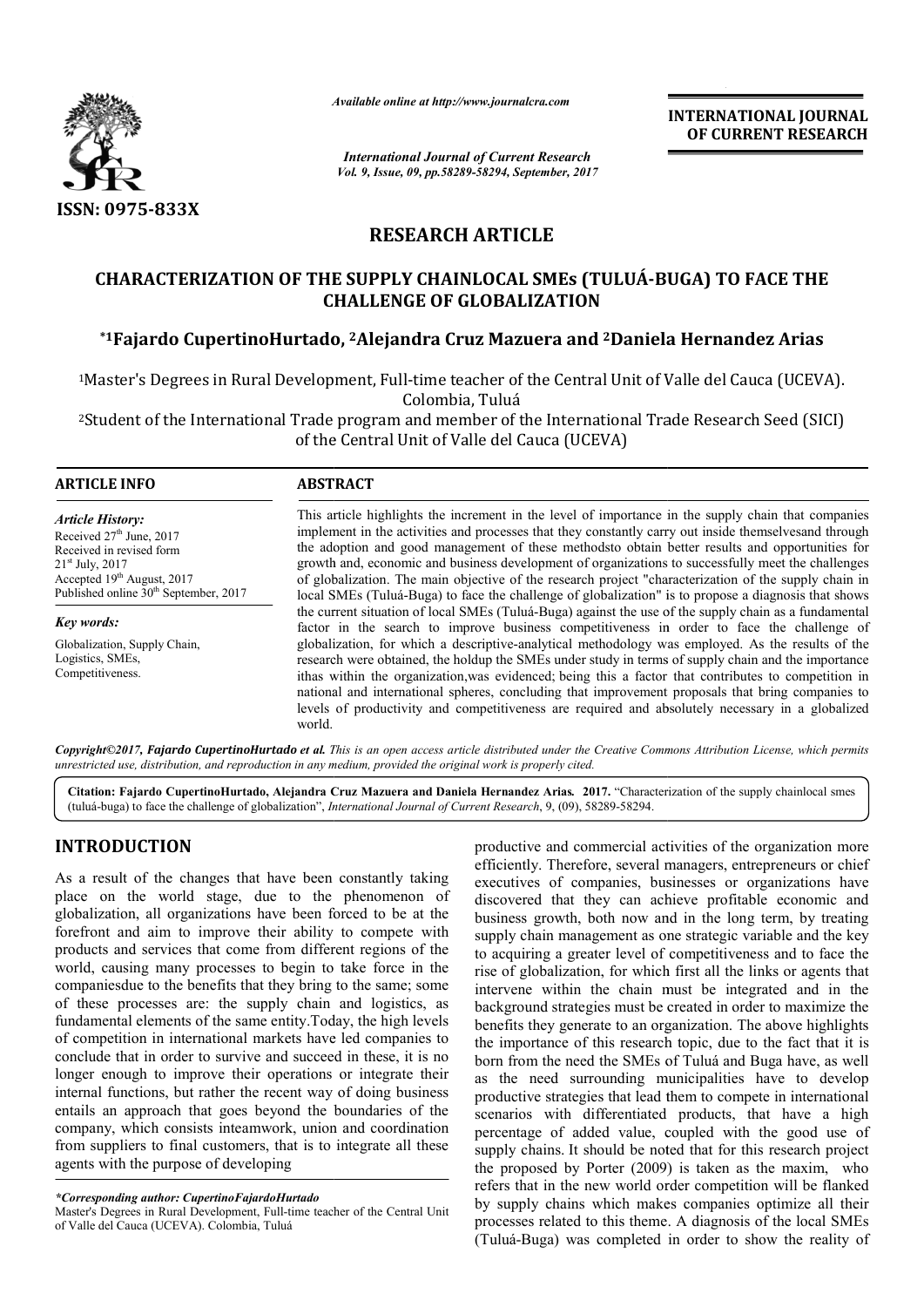these, trying to establish how their knowledge and application on the subject of supply chain is; this will help to achieve business strengthening that will bring local SMEs (Tuluá-Buga) and surrounding municipalities to improve their activities both internal as well as external, specifically the ones related to supply chains, which will allow them to facea Globalized world in which they are immersed reasonably and thus grow to be more competitive in the national and international context.

#### **MATERIALS AND METHODS**

The research methodology that was used for this project can be considered mainly as a descriptive one, but it requires some analytical interventions to deepen the knowledge about selected SMEs in matters related to productivity and supply chain, as basis for formulating improvement proposals within their performance. Its development took place in 3 phases, which were:

#### *Phase I: Diagnosis and characterization of the supply chain*

In this phase different activities were carried out in the course of a descriptive methodology, among which are: (1) The analysis of the theories that supported the research; (2) The analysis of conceptual evolution; (3) Data processing; (4) analysis of the information and (5) elaboration of the document of the theoretical bases with which the project counts with. It should be noted that the development of this phase lasted 4 months. The theorists, who were taken as central references and their works, were respectively: Michel E. Porter in "Competitive strategy. Techniques for the analysis of the company and its competitors"; Ronald H. Ballou in "Logistics: Supply Chain Management";Lee J. Krajewski; Manoj K. Malhotra; Larry P. Ritzman in "Operations Management: Processes and Supply Chain" and Jorge Chavez; Rodolfo Torres in "Supply chain management: concepts, models and good practices". Thisbackground permitted investigators to increase the knowledge about supply chains, as well as to secure the level of importance that it has within an organization.

#### *Phase II: Application and Evidence*

For the fulfillment of this phase, several activities were carried out, among which are disregarded: (1) the identification of SMEs under study; (2) definition of the sample; (3) design and testing of information collection instruments; (4) the application of data collection instruments; (5) processing and analysis of the information and (6) preparation of the final report of the respective phase. This phase was carried out in a 4 months period. It is also necessary to say that in order to achieve the intended objective for this phase the Chambers of Commerce, both, of Tuluá and Buga, and from other municipalities that are part of the respective jurisdictions were the main allies since, by means of the information they hold on the SMEs that develop activities related to international trade, whether imports or exports, the application of surveys and interviews could be carried out; For the study no statistical formula was used for the definition of the sample, given that it is difficult to achieve these objectives; not all companies were willing to participate in the study. Based on the above, having the list of companies provided by the respective Chambers of Commerce, 92 companies were obtained in Tuluá and 27 companies in Buga, a total of 119 companies adding the lists of the jurisdictions of both chambers of commerce; those belonging to the range of large companies were excluded, leaving only 104 companies with the characteristics of SMEs.

Subsequently, contact via telephone and e-mails were made. Direct information was obtained from 54 companies, that is to say, it was possible to make contact with them, although not all of them provided a positive response to our request, because a lot of them said they did not have time or that they could not give us information because of confidentiality, or some others simply claimed to have no interest in the subject under study; Even though most companies did not participate it was possible to successfully complete both the survey and interview process for 13 companies which their conditions applied for our purpose of study. On the other hand, it must be said that the other 50 companies that met the characteristics for the study, did not have reliable information, or updated data and therefore could not be contacted, or in some cases had no activities directly related with International Trade. In order to accomplish this phase of the research project, the following materials were required:

#### **Materials**

| <b>ITEM</b>                                                                                                                    | <b>OUANTITY</b>                                            |
|--------------------------------------------------------------------------------------------------------------------------------|------------------------------------------------------------|
| Minutes to make appointments<br>with businessmen.<br>Paper for printing surveys and 1 ream of letter size paper<br>interviews. | 200 minutes to make calls to<br>landlines and cell phones. |
| Transport                                                                                                                      | Round-trip for the visit to the<br>13 companies            |

#### **Phase III: Work tables for the Academy - Companies cooperation and socialization of results gotten from the research project**

For the development of the research project last phase, the following activities were carried out: (1) definition with the Chamber of Commerce of Tuluá, of the meeting dates with the representatives of SMEs belonging to its jurisdiction; (2) definition with the Chamber of Commerce of Buga, the meeting dates with representatives of SMEs belonging to its jurisdiction; (3) announcement to the representatives of the SMEs about the meetings in the determined venues; (4) setting up of meetings or workshops with employers; (5) preparation of the report on the achievements of the working groups; (6) Design of workshops and seminars; (7) announcement of workshops in accordance with the Chambers of Commerce of Tuluá and Buga and (8) scheduling, convening and socialization of results meetings. All of the activities listed above were developed within a 4 months period. It is important to clarify that for the project results socialization phase as such, the objectives initially expected were not achieved, due to the limited participation and acceptance of the entrepreneurs who were supporters at the beginning of the survey process and interviews that were carried out in the previous phase and that allowed to obtain key and truthful information for the development and conclusion of this research project.

### **RESULTS**

The results obtained during the research project were based on what was set out in the specific objectives of the project, which are 3 and adjust to each of the phases that were developed based on these same; the research generated the following results: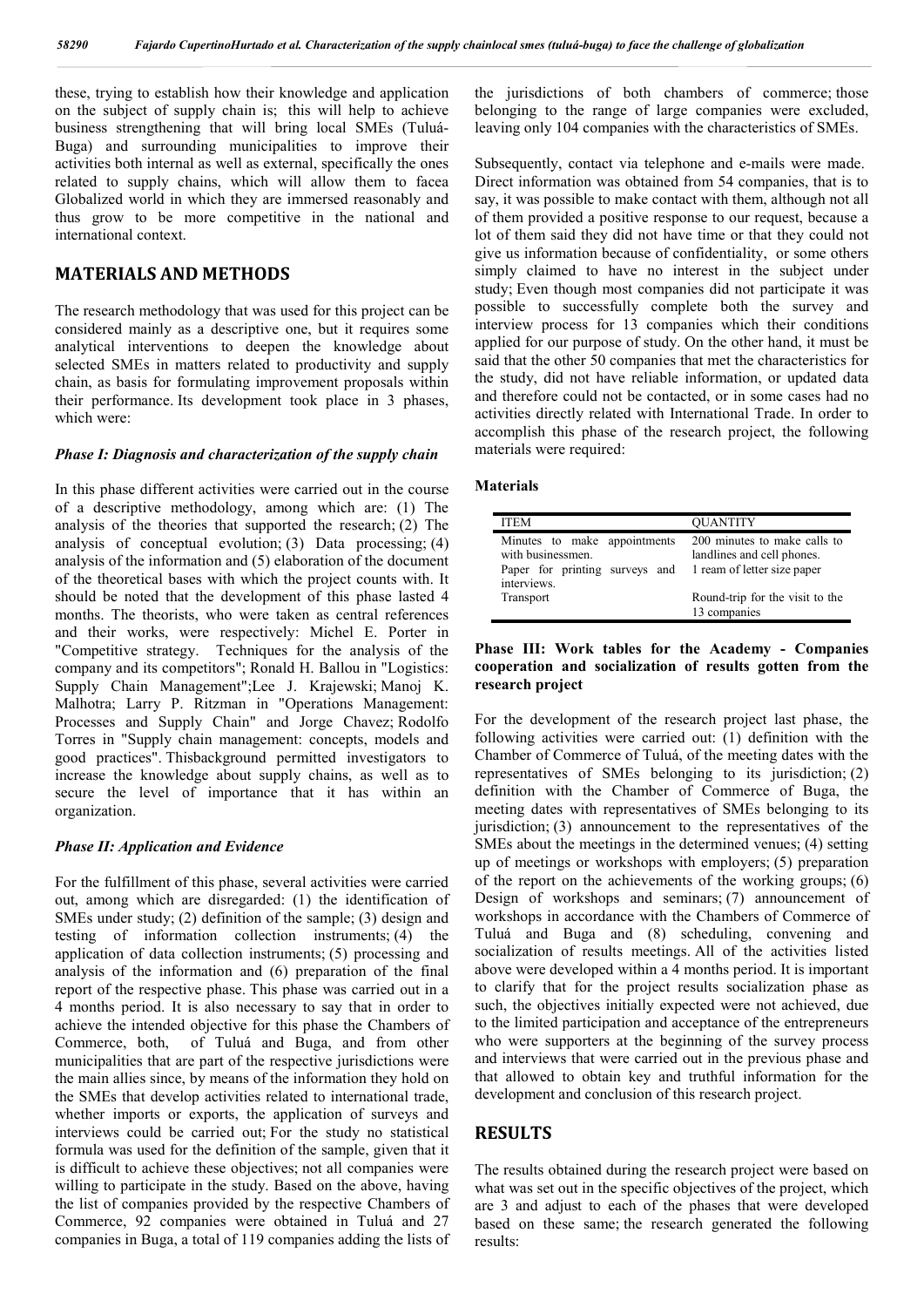#### *Documentation of the bases and the theoretical and conceptual elements on productivity, competitiveness and supply chain:*

This result meets the objective II, *"To establish the importance of Supply Chain for the development of businesses in the area under study and their efficiency in the different economic scenarios";*it was at this point where the prior research on Supply Chains was developed, between which there are different concepts, theories, benefits or disadvantages that can generate is to the companies. Furthermore, in this first result obtained from the investigation, the consultation of diverse sources of information was vital, books and articles of magazines, documents related to the subject among others allowed to consolidate the objective of the investigation that is, to demonstrate the importance that the supply chain has in companies, especially in a world of constant changes for which it is crucial to be at the forefront, for what it is necessary in the first place, to develop characteristics which allow businesses to be more competitive not only with regard to national but international parameters.

Consequently, the result obtained in first place was the document of the bases and theoretical and conceptual elements on productivity, competitiveness and supply chain; it was necessary to look into several bibliographical sources, where it is possible to emphasize the theorist Michael Porter, who with his theories and thoughts allowed the development of a large extent of this document. Based on the above, as a result we obtained a document that consists of 69 pages, which highlights facts such as history, concept and characteristics of the supply chain, as well as its relationship with logistics, such as stock and resource projection, their application in general, among other interesting aspects that make the document useful when demonstrating the importance of the supply chain. Likewise, one of the objectives of this document is to support future research, as well as to be used as basis for enriching the material on the subject of research available in the library of the Central Unit of Valle del Cauca-UCEVA and that can be taken advantage of by the International Trade students or from other careers that have relation with the subject of investigation; This document will also be very useful for entrepreneurs who want to improve their skills through suitable use of a well-organized supply chain within the organization; In addition, to be clear about the convenience of this business component, and how they can take advantage of the multiple improvement opportunities that entails accessing a supply chain.

#### *Diagnostic document on factors and characteristics that affect productivity, competitiveness and supply chain in local SMEs (Tuluá-Buga)*

This second result obtained meets the objective I: *"To design and implement a diagnostic study of the reality of various aspects related to the supply chain that affect the productivity of local SMEs (Tulua-Buga)".* To be able to carry out this objective, it started based on the results obtained through the development of the process of survey application and interviews, and the subsequent tabulation and analysis of the results the process yielded when applied in the companies of Tuluá, Bugaand the neighboring municipalities that also participated to perform this diagnosis. It is worth to mention that the Chambers of Commerce from Tuluá and Buga were the agents for the effective linkage with the SMEs that were

the object of study and with which the analysis process was done in order to promote an improvement in key factors of organizations such as productivity and competitiveness. In the process of designing the surveys, 12 descriptive questions were carried out, structured with multiple-choice and open-ended responses, all related to the level of knowledge that companies have regarding supply chains and other related issues; The survey was also applied to the 13 companies that participated in the information gathering process. As for the interview, it is semi-structured and only managed to coordinate 6 of the 13 companies that were the subject of study, these companies were guided in an interview through 8 questions; where can be highlighted, how the operation of the supply chain in their business is, which they believe would the most important link in the chain be; There were other questions that had the objective to knowing how the internal operation related to the supply chain is and from there, be able to structure the diagnosis that is fundamental part of the reason of being of this investigation. Based on the above, the diagnostic document was obtained on factors and characteristics that affect productivity, competitiveness and supply chain in the SMEs that were the object of study, yielding results on the weaknesses and strengths in terms of knowledge and application of the supply chain within each of the companies, how it can boost the competencies of organizations, as long as it is well structured and organized; In addition, it was possible to establish that companies recognize the level of importance that this issue has within the organization because of the multiple benefits of cost reduction, time, and greater customer satisfaction.

#### *Support document of socialization of obtained results and work tables for Academy - Company cooperation*

In order to fulfill the objective III *"To analyze the use of approach mechanisms between academia and the productive sector, to bring about significant improvements in its evolution"* all these in terms of the use of supply chains to face the challenge of globalization and international trade, it was agreed with the Tuluá and Buga Chambers of Commerce, socialization meetings, work tables, workshops and seminars including the participation of the people in charge of the research, the accompanying teachers and the entrepreneurs who participated of the research process through the collaboration in the surveys and interviews that were carried out in this project and other population interested in the same. Based on the above and based on the results obtained through the surveys and interviews that were carried out to the Tuluá and Buga SMEs and in neighboring municipalities in the second phase of the research project, it was taken as a key point for the development of the last phase of the project, a presentation in order to socialize the general and most important aspects of the project approach and also to show what the results obtained in the course of the research in each of their respective phases were.

Hence, in the first place, the entrepreneurs who involved in the surveys and interviews in the municipality of Tuluá and the municipalities surrounding it were contacted in order to invite them be present at the time of the socialization of the last phase of the research project and thus could observe the documents and reports obtained, how their participation in obtaining the final results had been taken into account and finally to be able to participate in the work tables, workshops and seminars that were the result of this first encounter between the actors.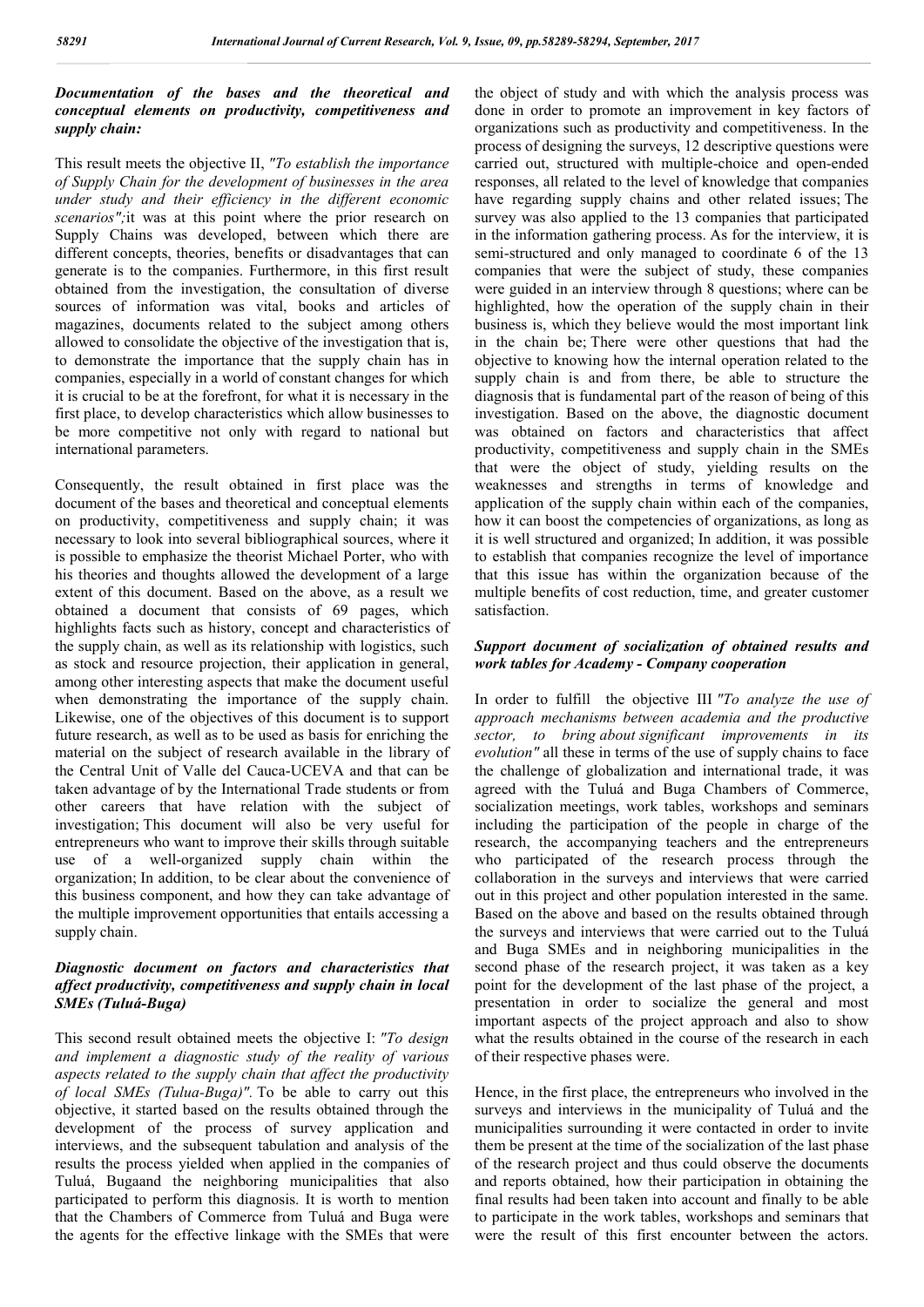Finally, the socialization of results it was realized only in the Chamber of Commerce of Tuluá, and this was done in order to create a favorable environment between the academy and productive sector so that both parties nourished from the results acquired from the realization of this research project where the productive sector is the biggest beneficiary in recognizing the strengths of an excellent implementation of a supply chain within the organization. Unfortunately, the entrepreneurs invited did not attend the socialization, but it was attended by officials from the Tuluá Chamber of Commerce, which highlighted the research project and encouraged further development of research projects of this kind, through which all the region will benefit besides, strengthening the academy in knowledge.

It is noteworthy that the development of research activities demonstrated the behavior of the variables treated throughout the project with the entrepreneurs who provided not only their time but valuable information for the development of this one among which the following can be highlighted:

#### **Do you have knowledge about the basic concepts and applications of the supply chain?**



*Source: Authors*

**How do you qualify the supply chain within your company?**



Califique la cadena de suministro de su empresa: (13 respuestas)

# **DISCUSSION OF THE RESULTS**

Based on the findings of this research project, we were able to develop a diagnosis of local SMEs (Tuluá-Buga) in relation to the level of use of the Supply Chain as a factor of business strengthening to face the challenge of globalization based on the results that are given after the theoretical review and application of information collection instruments such as the survey and the interview, where the companies that were the

object of study recognize the importance of the supply chain within the organization, besides recognizing the advantages and disadvantages they have in terms of their application. It is also noteworthy that in order to arrive at these results, a somewhat tedious process took place because of the drawbacks related to collecting the information, and this was due to the fact that many of the contacted companies claimed not having availability in time and not allowing access to the information of the organization.

From the information obtained in the process, some basic variables are highlighted, the absolute and relative figures permit to make the following assessments: 69.2% (9) of the companies surveyed say they have knowledge about everything related to supply chains, even so only 53.8% (7) of the respondents rate the supply chain as "good" within their organization. These results may be somewhat contradictory because at the time of conducting both the survey and the interview the entrepreneurs alleged to have a full knowledge of the subject and the importance of the Supply Chain in a company although they did not optimistically qualify the process that occurs internally; it is there where a diagnosis is made in order to demonstrate that nowadays competitiveness not only at the national but to the international level is vital for companies to be able to last in the long term and there is where the supply chain plays an essential role within the organizations where it is well structured.

In addition, throughout the development of this research project, knowledge reinforcement was generated from all the bibliographic review that was carried out, in which it can be emphasized that the supply chain involves a set of intermingled processes, and seeks the efficient coordination of the agents and the links that are involved in the management of the flow of products, services and information from suppliers up to final customers, thus achieving the growth of revenues gained from a product or service, proficient management of the available assets and minimization of the cost to the possible extent, all these, from the integration of all the areas that make up and intervene in the processes the supply chain involves.

The above is related to what has been stated by Díaz, García and Porcell (2008) where they say:

Optimizing the supply chain is a decisive tool in today's markets, it allows organizations to enter into globalization processes by exchanging ideas and cutting-edge technologies for the development of their processes, generating competitiveness for the exchange of products with the standards demanded by the market, not only locally but also internationally with high efficiency standards that will make possible to be profitable in such a competitive society. Furthermore, it will also generate a continuous search for best manufacturing practices and marketing with the minimum costs. (P.19.).Based on the above, the importance of the supply chain within an organization continues to be evidentdue to the endless benefits it entails, among which are cost reductions through a well structured and organized chain which entails as result in first place a good profitability and secondly greater competitiveness at national and international level, something that has been discussed throughout this article.On the other hand, "The success of an organization that reduces costs and satisfies the needs of its clients depends on the management of the chain, its integration and flexibility, its control in real time and the efficient flow of information" (Velásquez and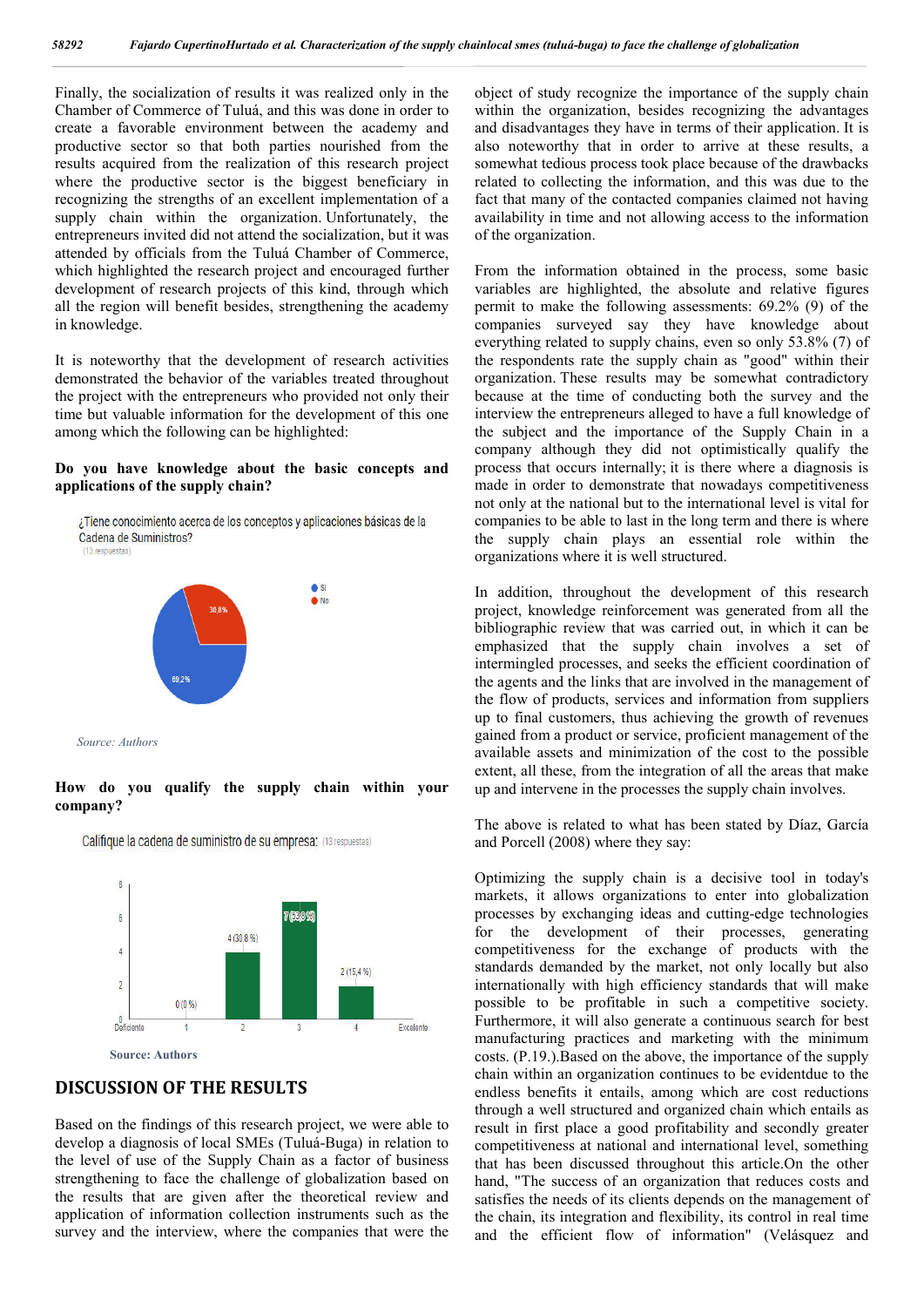Rodríguez, 2003, p.69). Thus, it is demonstrated that there must be a strong integration of all the links and agents of the chain in order to make it successful and there is where SMEs have weaknesses in relation to the issue in question; At the time of this investigation, many of the companies that were the object of study highlighted that they have problems more specifically in the distribution logistics mostly due to the problems there exist in Colombia, in terms of infrastructure. It means that transportation costs become high and not only this, but they also have problems with the distribution deadlines which seriously affects the satisfaction of the final consumer; In addition many times the information flow that these companies comprise is affected by the lack of adoption of technology more specifically of the ICT, which is a plus to improve the synergy and efficiency of the processes that are carried out within the chain.

The above is also supported by Correa & Gómez (2008), who refer to the fact that ICT are a strategic ally for the success of an organization because it allows a better flow of information within it, besides highlighting its benefit when it comes to interconnecting the links that make up a supply chain and subsequently being a basis for decision-making inside the organization. Consequently, the analysis of the value chain of the company will allow a more efficient management of those elements considered a source of competitive advantage and gather resources to eliminate the weaknesses detected. On the other hand, the analysis of the customer's value chain will allow the company's supply to be adjusted to its needs and expectations, thus increasing the value of the product or service to the customer (Quintero & Sánchez, 2006, p.389).From the above it can be concluded that supply chains are necessary and effective when competing with other companies and markets, as well as being a key factor in order to be able to face the challenges and changes brought about by globalization; likewise, one of the main objectives of the chain is to provide a better customer service, generating them satisfaction, this one being one of the elements that influence them, as well as costs reduction and improvements in the flow of information within the chain so that based on this an optimal interconnection of the key links that integrate it would exist. Therefore, it is to exalt the results obtained from this research, since based on them a strengthening of the productive sector can take place, besides working as promoter for the development of other research works specially focused on the disadvantages that companies have more to be able to structure an optimum and efficient chain and based on it, to propose solutions that would route them to compete with companies both locally and internationally.

#### **Conclusions**

Today, it is necessary to create competitive advantages in order to endow organizations with the ability to survive in time through strategies that maximize the processes that occur inside and outside the organization, a key factor in this case is the Supply Chain that through innovation, efficient communication, adequate logistics, access to technology, among other factors, allows organizations to keep up with and compete not only in local but also in international markets. As the research was developed, some conclusions were obtained that show a degree of knowledge, management and application that have local SMEs (Tuluá and Buga) in terms of Supply Chains; A key factor for these companies and even more if they want to be competitive, as Porter (2009) posed, in the

future competition will take place between supply chains and not between companies. In addition, with the results obtained through this research it is necessary to promote spaces that generate synergy between the academic world and the productive sector so that both could be nourished by the knowledge that each one of the parties have; seeking primarily to recognize the importance and benefits of the supply chain when improving the performance of the organization.

Also, with this research project some of the great benefits that supply chain as a key factor in meeting the expectations the customer have, were highlighted, this from interconnected processes that make the chain efficient and therefore a reduction in costs in each of the processes that make up the chain would reduce and that will be reflected satisfactorily in the final consumer. Finally, it can be concluded that the supply chain turns out to be a business strategy for those who implement it in an appropriate manner, that is having full integration and communication of all its links, which is highlighted in the success of a organization through profitability, productivity improvements, consumer satisfaction, the ability to compete both nationally and globally so that it would definitively be possible to face the challenges of globalization.

#### **Thanks**

Especially to each of the members of the International Trade Research Seed (SICI) attached to the Faculty of Management, Economics and Financial Sciences of the Central University of Valle del Cauca-UCEVA, where teachers and students that allowed carrying out this research project stand out. Moreover it is necessary to exalt the participation and collaboration of external entities such as the Chambers of Commerce of the municipalities of Tuluá and Buga which allowed us to reach companies that were studied in this research, due to this, it is also important to exalt the participation of each and every one it was possible of the companies making it possible to bring about the expected results that were critical to the accomplishment of this project.

- *Fadeplast S.A.S.*
- *Activa Integra.*
- *Constructora Océano Proyectos S.A.S.*
- *Antioqueña de Porcinos (Porcicarnes).*
- *Fruty Fénix S.A.S*
- *Indumentarias SYC S.A.S*
- *Nel Ingenieria*
- *C.I Inducorset S.A.S*
- *La Casa del Sonido*
- *Químicos Proquimpi*
- *Bloem Desings*
- *Imagen Creativa*
- *Gonarez y Cía. S en SC*

#### **REFERENCES**

- Ballou, R.H. 2004. *Logistics: Adminitration Supply Chain* (Fifth ed.). Mexico: Pearson Education.
- Bowersox, D.J. 2007. *Administration and Logistics in the Supply Chain* (Second ed.). Mexico: McGraw Hill.
- Chase, R.B. 2009. *Operations Management: Manufacturing and Supply Chain* (Twelfth ed.). Mexico: McGraw Hill.